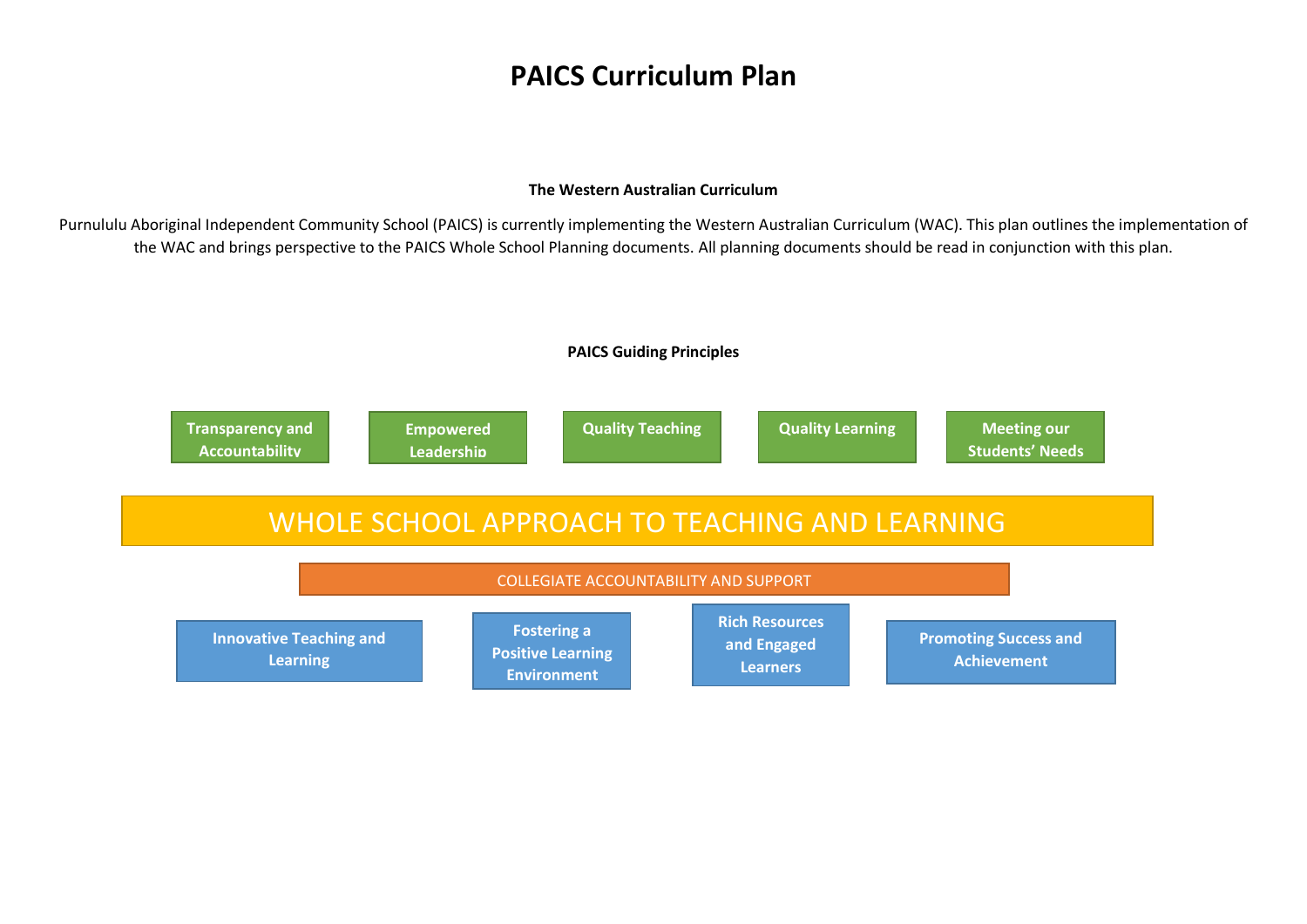#### **PAICS Curriculum Structure**

PAICS curriculum priorities are English, Mathematics and Gija Language and Culture. We believe these priorities are best met when Two-way Teaching Approaches and Culturally Responsive Pedagogy are embedded in teaching and learning, and students engage in rich, contextual and relevant integrated units of learning across the breadth of the curriculum.

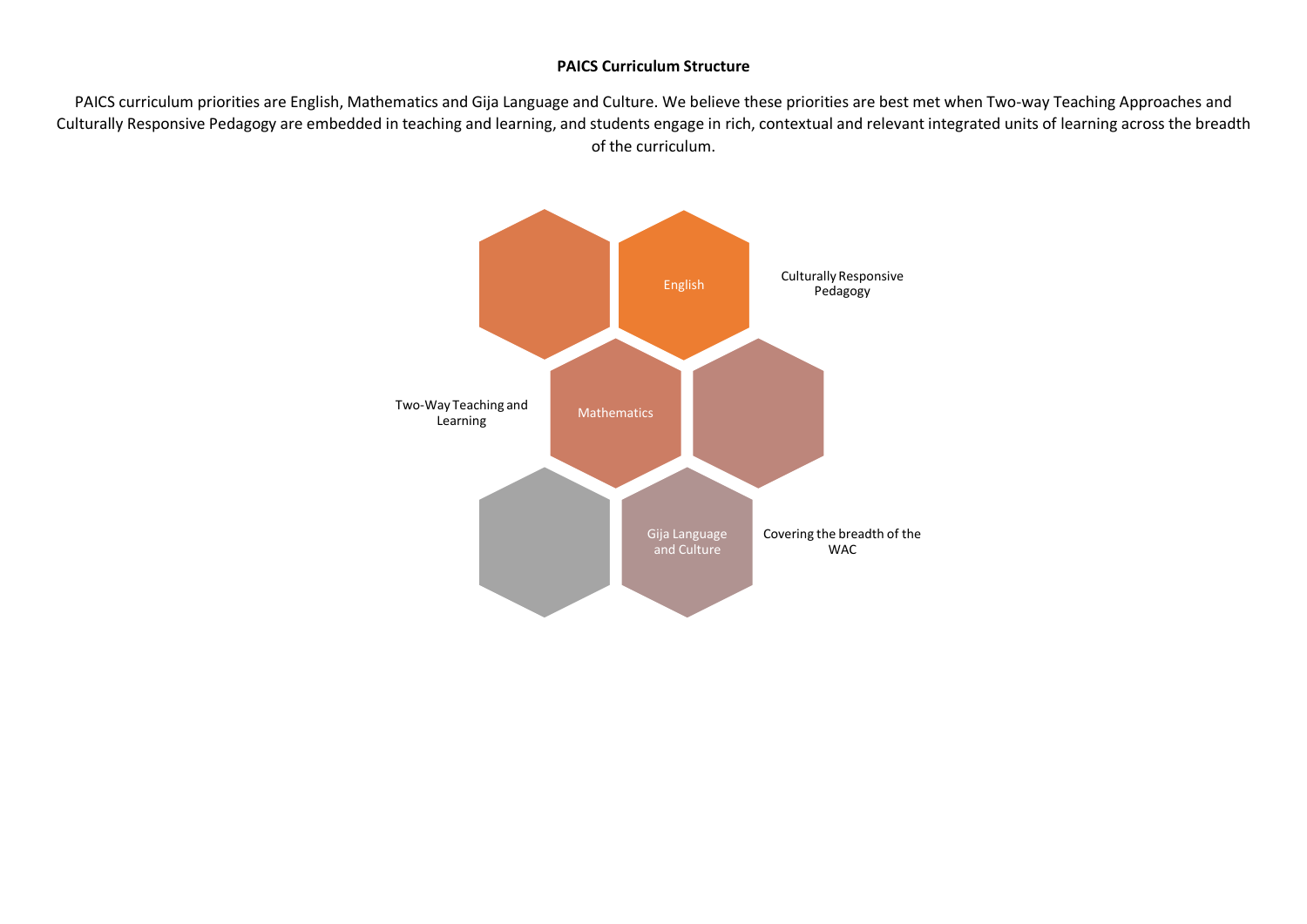### **Whole School Approach**

PAICS regularly revise Whole School Planning documents for each of the WAC learning areas. These plans are living documents that change with the curriculum and development of resources. These plans outline the specific learning programmes PAICS has implemented across the different phases of schooling and guide teaching in their planning for teaching and learning. See attached documents.

## **Yearly Overview of Curriculum (effective 2017)**

| Term 1                           | Term 2                                | Term <sub>3</sub>                    | Term 4                    |  |
|----------------------------------|---------------------------------------|--------------------------------------|---------------------------|--|
| <b>English</b>                   |                                       |                                      |                           |  |
| <b>Mathematics</b>               |                                       |                                      |                           |  |
| <b>Gija Language and Culture</b> |                                       |                                      |                           |  |
| <b>History</b>                   |                                       | <b>Science</b>                       |                           |  |
| <b>Physical Education</b>        |                                       | <b>Health and Physical Education</b> | <b>Physical Education</b> |  |
| <b>Technologies</b>              |                                       | <b>The Arts</b>                      |                           |  |
|                                  | <b>Humanities and Social Sciences</b> |                                      |                           |  |
| <b>SEL + PAThS</b>               |                                       |                                      |                           |  |
| <b>Protective Behaviours</b>     |                                       | <b>Protective Behaviours</b>         |                           |  |